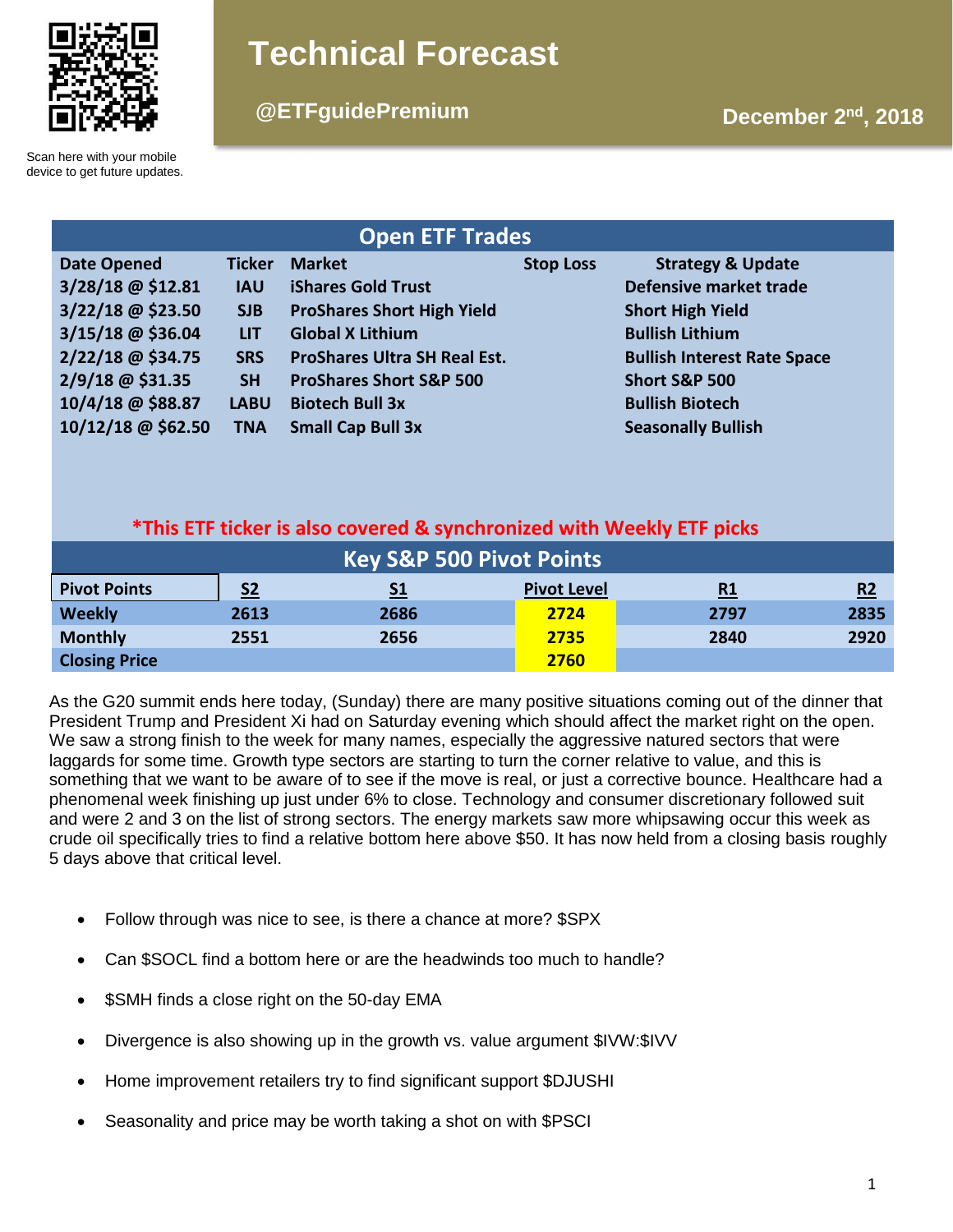### **How to Trade it:**

Seeing the lows hold this past week was positive to see coming off divergences seen in breadth across a few different parameters. We mentioned last week that many equal weight products were not making new lows relative to cap weight indices. This was the first clue, but price needed to confirm, and we sure did see confirmation. With the strong close on the week, this does not get the \$SPX out of the woods quite yet. We say this because of the large overhead supply that needs to be sifted through. All signs coming out of the G20 summit sound 'positive' at first glance, this could have a very good tilt for the market to open Sunday night futures. Next level of interest for us is 2,800, how do we react to this level should we trade up to meet it? To the bottom side, the bulls would like price to hold 2,700 roughly.



We display the weekly snapshot below to give a perspective of seeing the slight positive divergence show up on these recent lows. There is about 3-4 weeks where these lows occurred, this should be significant enough to give bulls a chance heading into year end.

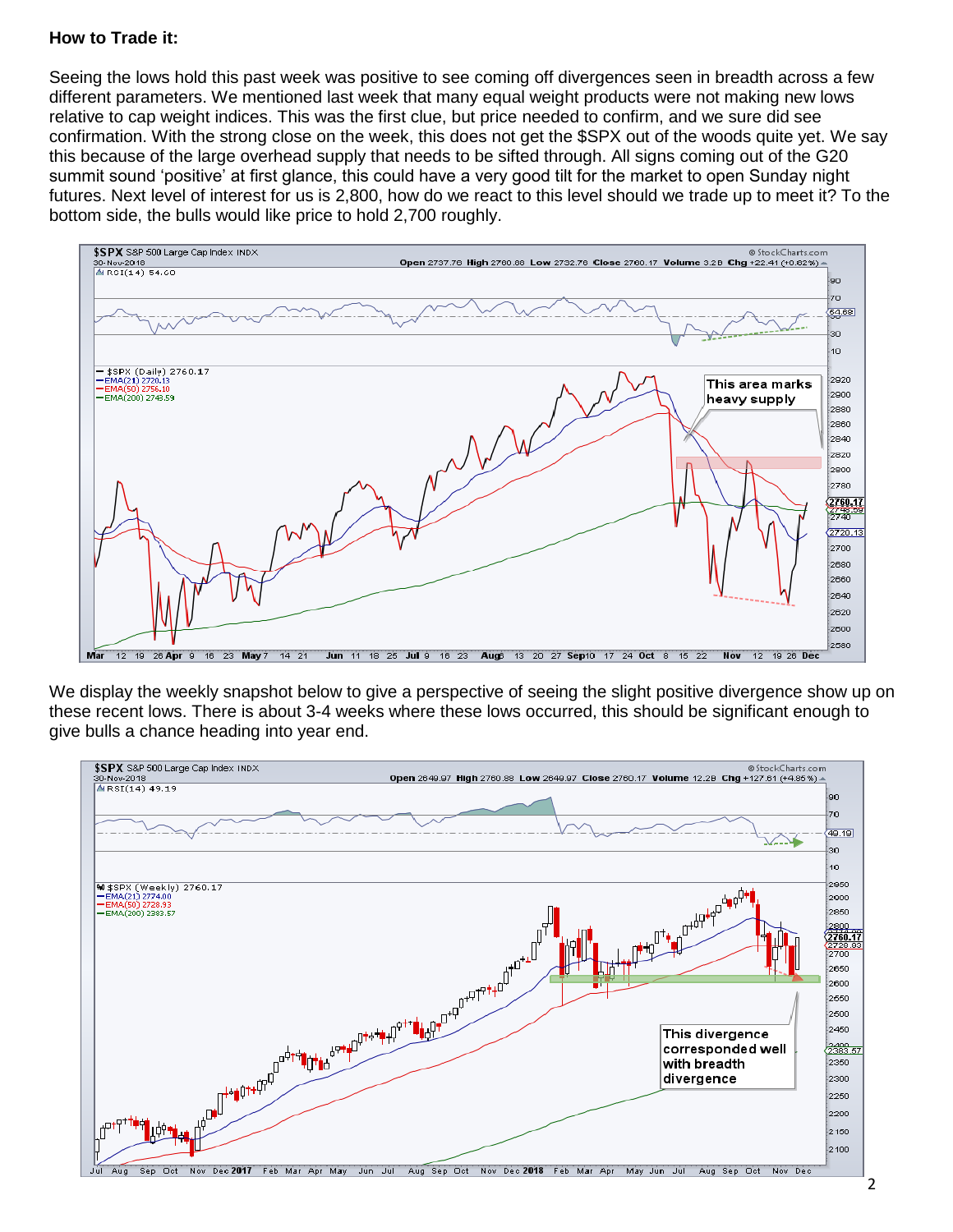## **Social Media (\$SOCL)**

The social media ETF giant has seen better days, compenants like \$FB, \$SNAP and \$TWTR have struggled of late but things may be looking to turn the corner. On the most recent low, positive divergence occurred, paving a way for buyers to take control over sellers, for now. Look for the 38.2% retracement to offer headwinds.



#### **Semiconductors (\$SMH)**

Semiconductors closed at a very important inflection point on Friday. Essentially right on the 50 day EMA, which is also previous support from April/May which will now present possible resistance. The big area of note that we want to be watching for is the RS line below vs. \$SPX. If \$SMH can start outperforming, the bottom for semi's is likely in.

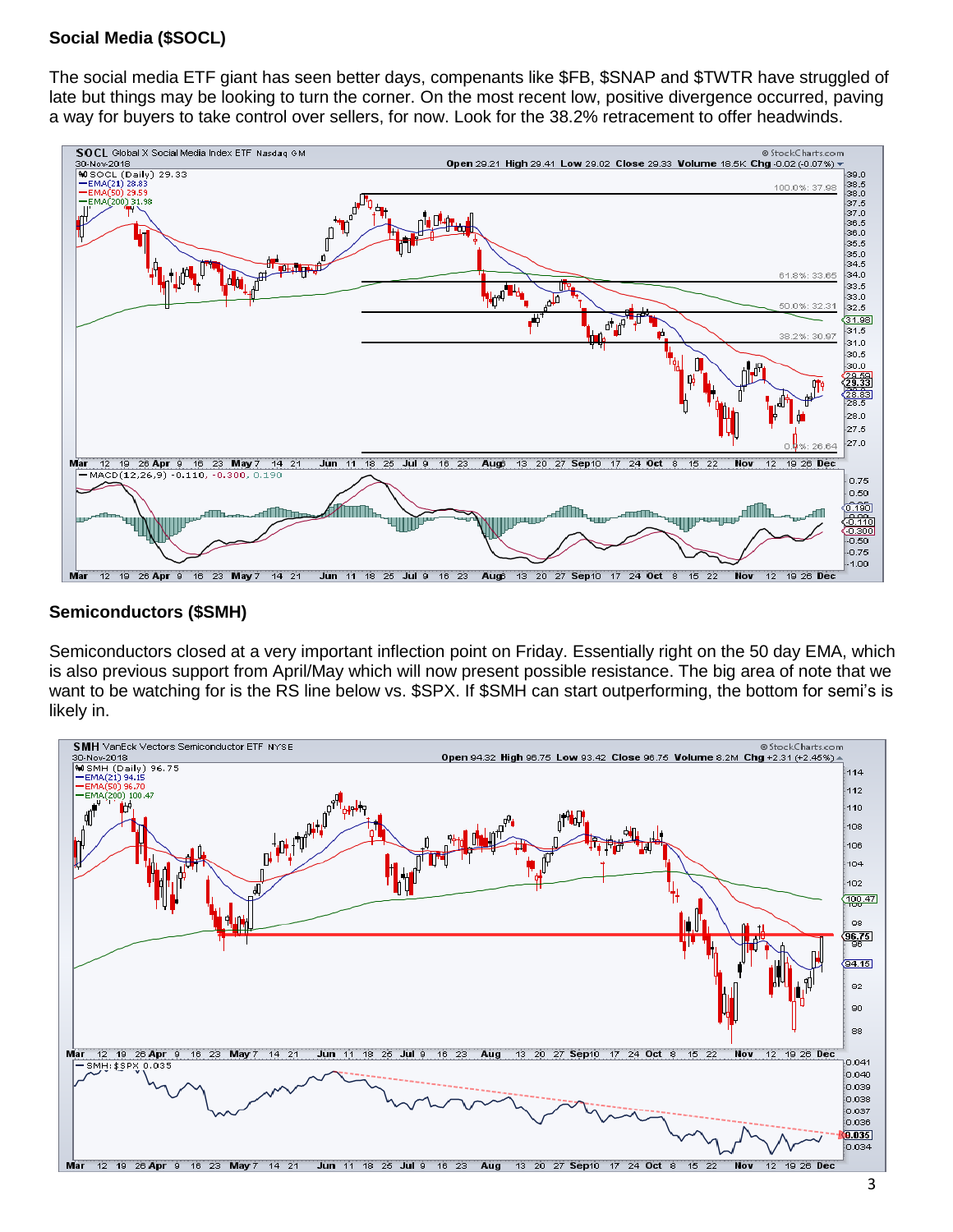#### **Growth vs. Value (\$IVW:IVV)**

Along the lines of a solid week for the market, growth vs. value also showed good signs of a market rebound. The ratio itself has momentum back on its side from the most recent low, which is a postive to see for the \$SPX, shown by the correlation figure below. Baring any market scares, this should continue to trend upwards above topside resistance.



#### **Home Improvement Retailers (\$DJUSHI)**

Another area that is trying to find and hold support is home improvement retailers, right around 350. Last weeks candle was powerful and strong right on support. We also did not see oversold conditions on the 14 period RSI. We conclude that a significant line in the sand for this index is the most recent lows. Above, should be considered strength.